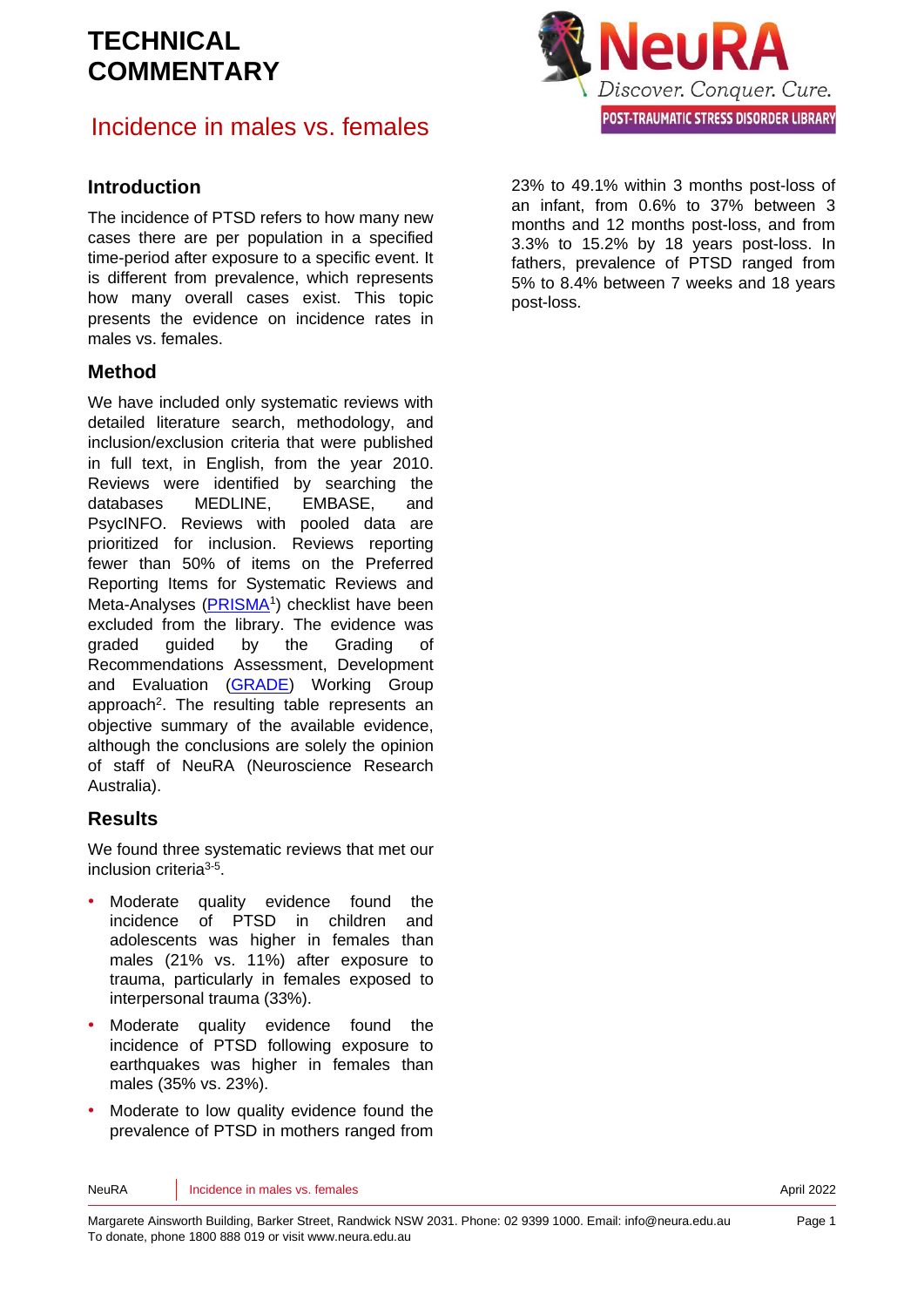## Incidence in males vs. females



*Alisic E, Zalta AK, van Wesel F, Larsen SE, Hafstad GS, Hassanpour K, Smid GE*

#### **Rates of post-traumatic stress disorder in trauma-exposed children and adolescents: meta-analysis**

**British Journal of Psychiatry 2014; 204: 335-40**

[View review abstract online](https://pubmed.ncbi.nlm.nih.gov/24785767/)

| <b>Comparison</b>          | PTSD in children and adolescents at least one month after                                                                                                                                                                                                                     |
|----------------------------|-------------------------------------------------------------------------------------------------------------------------------------------------------------------------------------------------------------------------------------------------------------------------------|
|                            | exposure to trauma.                                                                                                                                                                                                                                                           |
| <b>Summary of evidence</b> | Moderate quality evidence (large sample, inconsistent, direct)<br>found the incidence of PTSD in children and adolescents was<br>higher in females than males (21% vs. 11%) after exposure to<br>trauma, particularly in females exposed to interpersonal trauma<br>$(33%)$ . |

#### **Any trauma**

*The incidence of PTSD following exposure to any trauma was higher in females than males;*

42 studies,  $N = 3,563$ 

Males: 30 studies, incidence = 11.1%, 95%CI 7.0% to 17.1%

Females: 31 studies, incidence = 20.8%, 95%CI 13.6% to 30.5%

#### Males

Interpersonal: incidence = 12 studies, incidence = 16.8%, 95%CI 8.8% to 29.6%

Non-interpersonal: incidence = 18 studies, incidence =  $8.4\%$ , 95%CI 4.7% to 14.5%

#### Females

Interpersonal: incidence = 13 studies, incidence =  $32.9\%$ ,  $95\%$ CI 19.8% to 49.3%

Non-interpersonal: incidence = 18 studies, incidence =  $13.3\%$ ,  $95\%$ Cl 7.4% to 22.9%

These differences were statistically significant.

| Consistency in results <sup>‡</sup>      | Authors report data are inconsistent |
|------------------------------------------|--------------------------------------|
| <b>Precision in results</b> <sup>§</sup> | Appears imprecise                    |
| Directness of results                    | Direct                               |

#### *Christiansen DM*

### **Posttraumatic stress disorder in parents following infant death: A**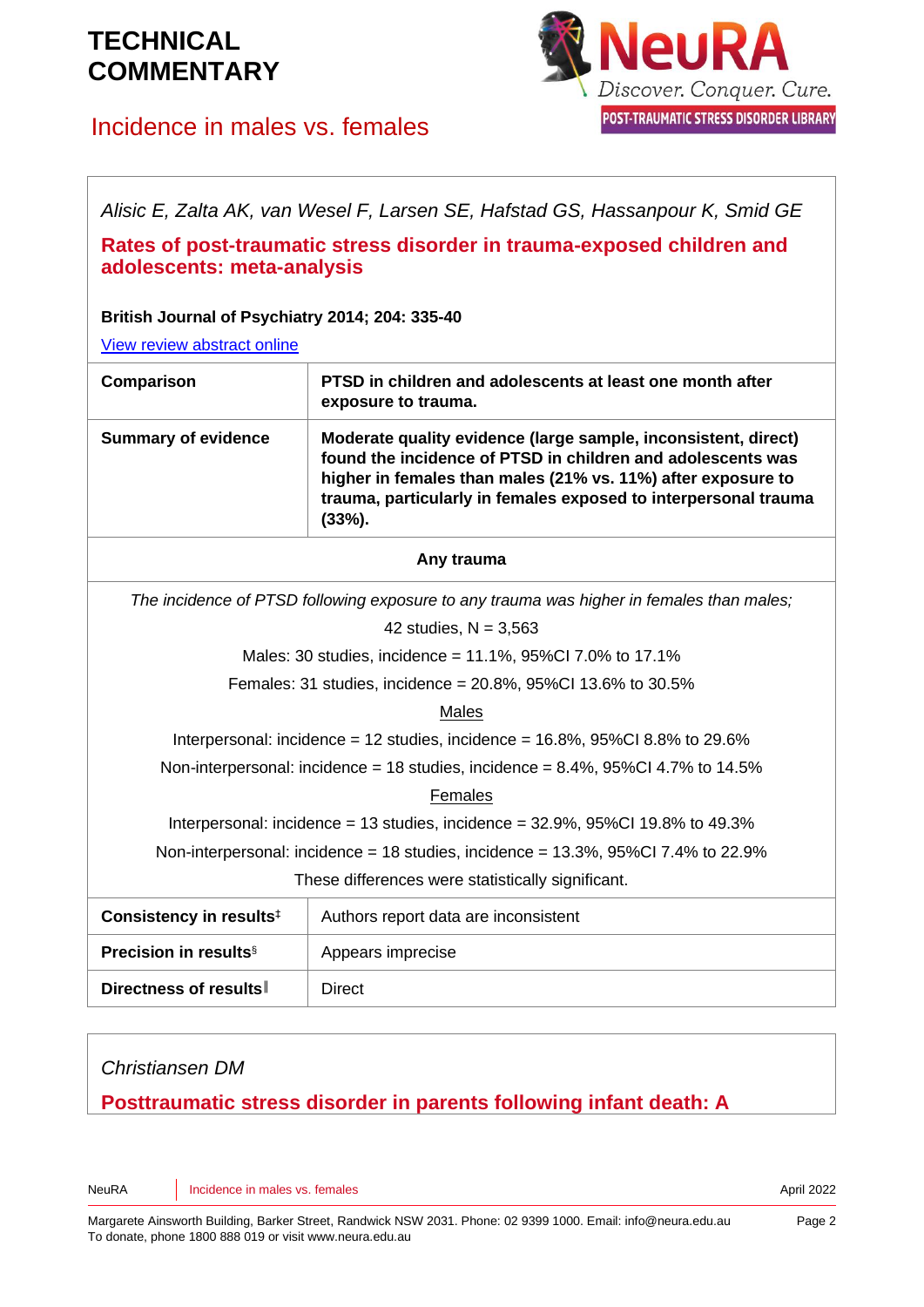# Incidence in males vs. females



| systematic review                                                                                                                                                                |                                                                                                                                                                                                                                                                                                                                                                                                                         |  |
|----------------------------------------------------------------------------------------------------------------------------------------------------------------------------------|-------------------------------------------------------------------------------------------------------------------------------------------------------------------------------------------------------------------------------------------------------------------------------------------------------------------------------------------------------------------------------------------------------------------------|--|
| Clinical Psychology Review 2017; 51: 60-74                                                                                                                                       |                                                                                                                                                                                                                                                                                                                                                                                                                         |  |
| View review abstract online                                                                                                                                                      |                                                                                                                                                                                                                                                                                                                                                                                                                         |  |
| Comparison                                                                                                                                                                       | PTSD in parents following infant loss.                                                                                                                                                                                                                                                                                                                                                                                  |  |
| <b>Summary of evidence</b>                                                                                                                                                       | Moderate to low quality evidence (unclear sample size, appears<br>inconsistent and imprecise, direct) found the prevalence of<br>PTSD in mothers ranged from 23% to 49.1% within 3 months<br>post-loss, from 0.6% to 37% between 3 months and 12 months<br>post-loss, and from 3.3% to 15.2% by 18 years post-loss. In<br>fathers, prevalence of PTSD ranged from 5% to 8.4% between 7<br>weeks and 18 years post-loss. |  |
| PTSD in parents after infant loss                                                                                                                                                |                                                                                                                                                                                                                                                                                                                                                                                                                         |  |
| Incidence of PTSD was higher in mothers than fathers following loss of an infant;                                                                                                |                                                                                                                                                                                                                                                                                                                                                                                                                         |  |
| Mothers                                                                                                                                                                          |                                                                                                                                                                                                                                                                                                                                                                                                                         |  |
| <3 months post-loss: 5 studies, prevalence ranged from 23% to 49.1%                                                                                                              |                                                                                                                                                                                                                                                                                                                                                                                                                         |  |
| 3-12 months post-loss: 6 studies, prevalence ranged from 0.6% to 37%                                                                                                             |                                                                                                                                                                                                                                                                                                                                                                                                                         |  |
| Up to 18 years post-loss: 3 studies, prevalence ranged from 3.3% to 15.2%                                                                                                        |                                                                                                                                                                                                                                                                                                                                                                                                                         |  |
| Fathers                                                                                                                                                                          |                                                                                                                                                                                                                                                                                                                                                                                                                         |  |
| 7 weeks to 18 years post-loss: 2 studies, prevalence ranged from 5% to 8.4%                                                                                                      |                                                                                                                                                                                                                                                                                                                                                                                                                         |  |
| There were no moderating effects from whether the death occurred prior to, during, or following<br>birth and nor was gestational age consistently associated with PTSD severity. |                                                                                                                                                                                                                                                                                                                                                                                                                         |  |
| <b>Consistency in results</b>                                                                                                                                                    | Appears inconsistent                                                                                                                                                                                                                                                                                                                                                                                                    |  |
| <b>Precision in results</b>                                                                                                                                                      | Appears imprecise                                                                                                                                                                                                                                                                                                                                                                                                       |  |
| <b>Directness of results</b>                                                                                                                                                     | <b>Direct</b>                                                                                                                                                                                                                                                                                                                                                                                                           |  |
|                                                                                                                                                                                  |                                                                                                                                                                                                                                                                                                                                                                                                                         |  |

### *Dai W, Chen L, Lai Z, Li Y, Wang J, Liu A*

#### **The incidence of post-traumatic stress disorder among survivors after earthquakes: a systematic review and meta-analysis**

#### **BMC Psychiatry 2016; 16: 188**

[View review abstract online](https://www.ncbi.nlm.nih.gov/pmc/articles/PMC4895994/)

| Comparison | PTSD after earthquakes. |
|------------|-------------------------|
|            |                         |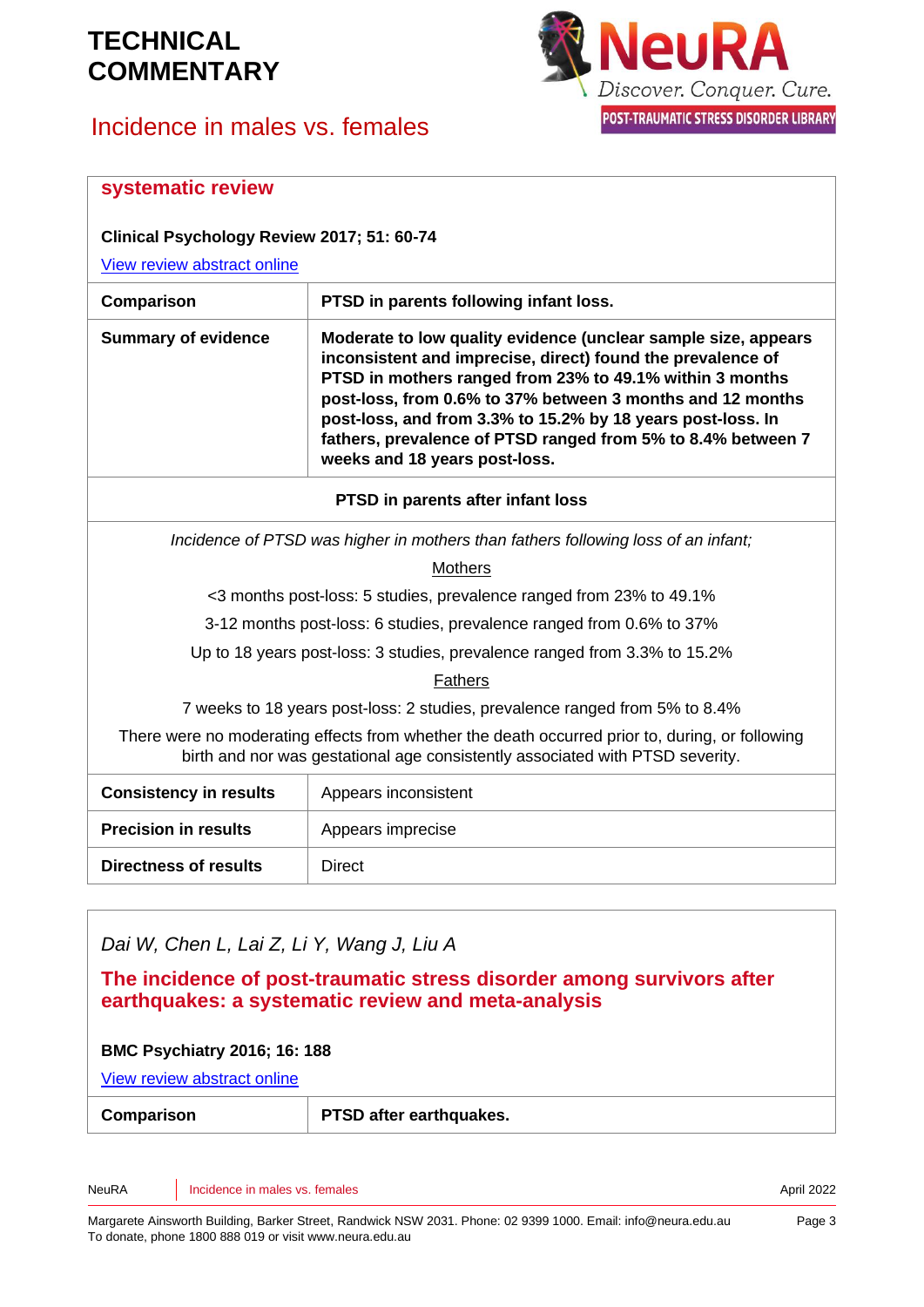# Incidence in males vs. females



| <b>Summary of evidence</b>                                                                | Moderate quality evidence (large sample, imprecise, direct)<br>found the incidence of PTSD following exposure to earthquakes<br>was higher in females than males (35% vs. 23%). |  |
|-------------------------------------------------------------------------------------------|---------------------------------------------------------------------------------------------------------------------------------------------------------------------------------|--|
| <b>Earthquakes</b>                                                                        |                                                                                                                                                                                 |  |
| The incidence of PTSD following exposure to earthquakes was higher in females than males; |                                                                                                                                                                                 |  |
| 46 studies, $N = 76,101$                                                                  |                                                                                                                                                                                 |  |
| Males: Incidence = 22.57%, 95%CI 16.53% to 29.23%, I <sup>2</sup> not reported            |                                                                                                                                                                                 |  |
| Females: Incidence = $34.82\%$ , $95\%$ CI 26.85% to 43.24%, $1^2$ not reported           |                                                                                                                                                                                 |  |
| <b>Consistency in results</b>                                                             | No measure of consistency was reported for this subgroup analysis.                                                                                                              |  |
| <b>Precision in results</b>                                                               | Appears imprecise                                                                                                                                                               |  |
| Directness of results                                                                     | Direct                                                                                                                                                                          |  |

### Explanation of acronyms

 $CI =$  confidence interval,  $I^2 =$  the percentage of the variability in effect estimates that is due to heterogeneity rather than sampling error (chance),  $N =$  number of participants,  $vs. =$  versus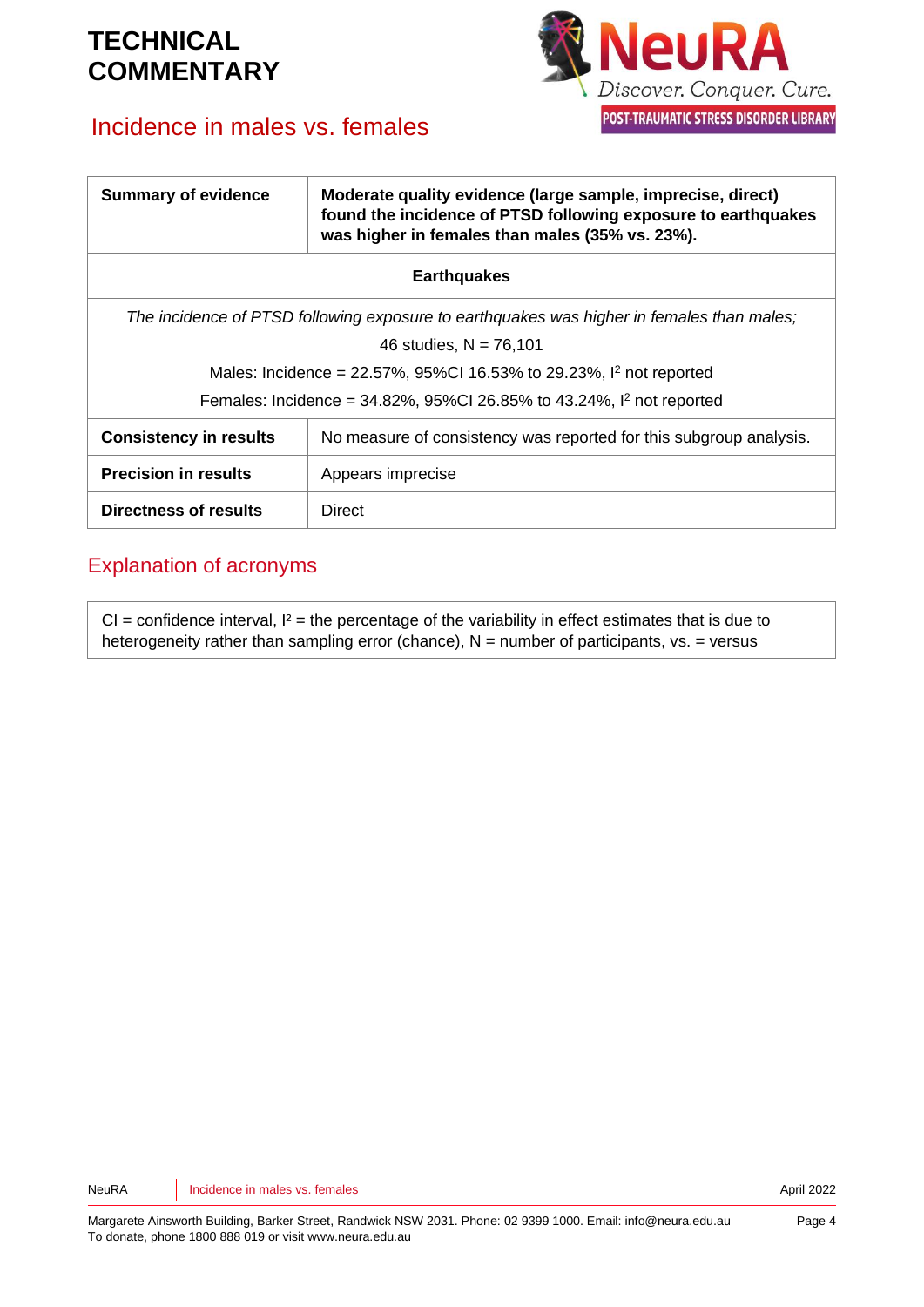# Incidence in males vs. females

### Explanation of technical terms

Bias has the potential to affect reviews of both RCT and observational studies. Forms of bias include; reporting bias – selective reporting of results; publication bias - trials that are not formally published tend to show less effect than published trials, further if there are statistically significant differences between groups in a trial, these trial results tend to get published before those of trials without significant differences: language bias – only including English language reports; funding bias - source of funding for the primary research with selective reporting of results within primary studies; outcome variable selection bias; database bias including reports from some databases and not others; citation bias - preferential citation of authors. Trials can also be subject to bias when evaluators are not blind to treatment condition and selection bias of participants if trial samples are sma[ll](#page-6-3)<sup>6</sup>.

† Different effect measures are reported by different reviews.

Prevalence refers to how many existing cases there are at a particular point in time. Incidence refers to how many new cases there are per population in a specified time period. Incidence is usually reported as the number of new cases per 100,000 people per year. Alternatively some studies present the number of new cases that have accumulated over several years against a person-years denominator. This denominator is the sum of individual units of time that the persons in the population are at risk of becoming a case. It takes into account the size of the underlying population sample and its age structure over the duration of observation.

Reliability and validity refers to how accurate the instrument is. Sensitivity is the proportion of actual positives that are correctly identified (100% sensitivity = correct identification of all



actual positives) and specificity is the proportion of negatives that are correctly identified  $(100\%$  specificity = not identifying anyone as positive if they are truly not).

Weighted mean difference scores refer to mean differences between treatment and comparison groups after treatment (or occasionally pre to post treatment) and in a randomised trial there is an assumption that both groups are comparable on this measure prior to treatment. Standardised mean differences are divided by the pooled standard deviation (or the standard deviation of one group when groups are homogenous) that allows results from different scales to be combined and compared. Each study's mean difference is then given a weighting depending on the size of the sample and the variability in the data. Less than 0.4 represents a small effect, around 0.5 a medium effect, and over 0.8 represents a large effect<sup>[6](#page-6-3)</sup>.

Odds ratio (OR) or relative risk (RR) refers to the probability of a reduction  $($  1) or an increase (> 1) in a particular outcome in a treatment group, or a group exposed to a risk factor, relative to the comparison group. For example, a RR of 0.75 translates to a reduction in risk of an outcome of 25% relative to those not receiving the treatment or not exposed to the risk factor. Conversely, a RR of 1.25 translates to an increased risk of 25% relative to those not receiving treatment or not having been exposed to a risk factor. A RR or OR of 1.00 means there is no difference between groups. A medium effect is considered if  $RR > 2$  or  $< 0.5$  and a large effect if  $RR > 5$  or  $< 0.2<sup>7</sup>$  $< 0.2<sup>7</sup>$  $< 0.2<sup>7</sup>$ . InOR stands for logarithmic OR where a lnOR of 0 shows no difference between groups. Hazard ratios measure the effect of an explanatory variable on the hazard or risk of an event.

Correlation coefficients (eg, r) indicate the strength of association or relationship between variables. They can provide an indirect indication of prediction, but do not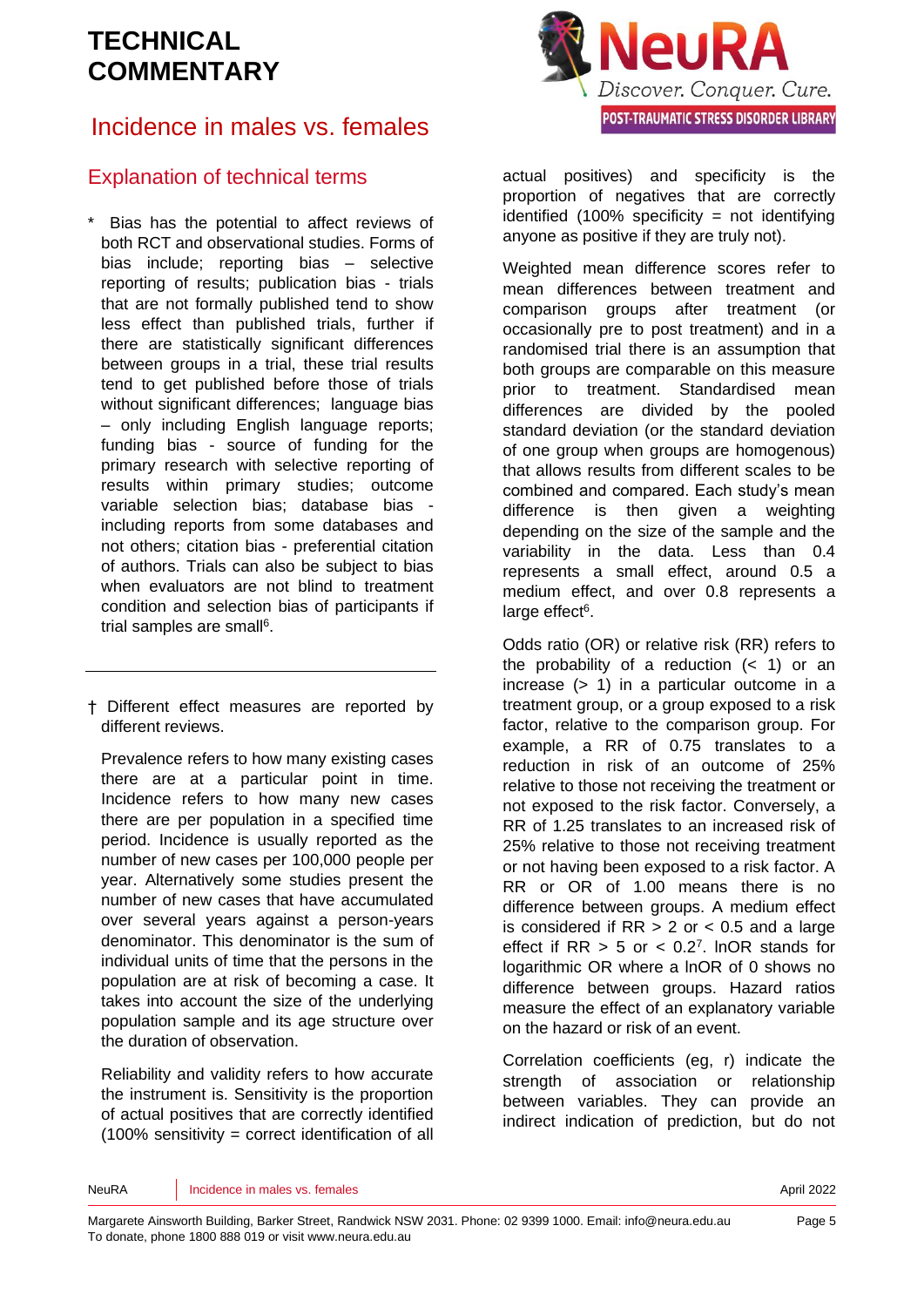# **JeuRA** Discover. Conquer. Cure. POST-TRAUMATIC STRESS DISORDER LIBRARY

### Incidence in males vs. females

confirm causality due to possible and often unforseen confounding variables. An r of 0.10 represents a weak association, 0.25 a medium association and 0.40 and over represents a strong association. Unstandardised (*b*) regression coefficients indicate the average change in the dependent variable associated with a 1 unit change in the independent variable, statistically controlling for the other independent variables. Standardised regression coefficients represent the change being in units of standard deviations to allow comparison across different scales.

‡ Inconsistency refers to differing estimates of effect across studies (i.e. heterogeneity or variability in results) that is not explained by subgroup analyses and therefore reduces confidence in the effect estimate. I² is the percentage of the variability in effect estimates that is due to heterogeneity rather than sampling error (chance) - 0% to 40%: heterogeneity might not be important, 30% to 60%: may represent moderate heterogeneity, 50% to 90%: may represent considerable heterogeneity and over this is considerable heterogeneity. I² can be calculated from Q (chi-square) for the test of heterogeneity with the following formul[a](#page-6-3)<sup>6</sup>;

$$
r^2 = \left(\frac{Q - df}{Q}\right) \times 100\%
$$

§ Imprecision refers to wide confidence intervals indicating a lack of confidence in the effect estimate. Based on GRADE recommendations, a result for continuous data (standardised mean differences, not weighted mean differences) is considered imprecise if the upper or lower confidence limit crosses an effect size of 0.5 in either direction, and for binary and correlation data, an effect size of 0.25. GRADE also

recommends downgrading the evidence when sample size is smaller than 300 (for binary data) and 400 (for continuous data), although for some topics, these criteria should be relaxe[d](#page-6-5)<sup>8</sup>.

║ Indirectness of comparison occurs when a comparison of intervention A versus B is not available but A was compared with C and B was compared with C that allows indirect comparisons of the magnitude of effect of A versus B. Indirectness of population, comparator and/or outcome can also occur when the available evidence regarding a particular population, intervention, comparator, or outcome is not available and is therefore inferred from available evidence. These inferred treatment effect sizes are of lower quality than those gained from head-tohead comparisons of A and B.